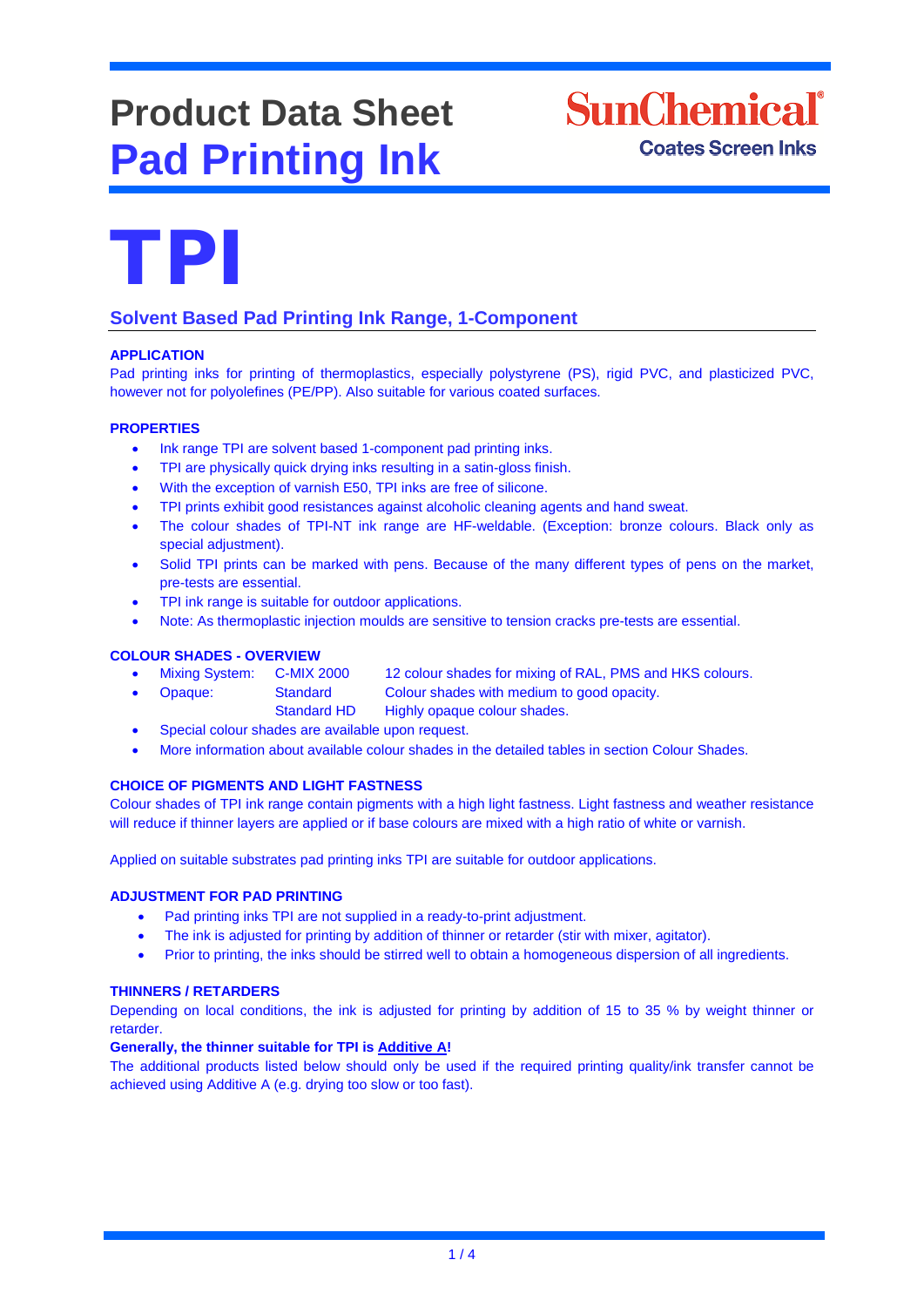# For adjustment of pad inks TPI, the following products are available:

| Thinner:         | <b>Additive C</b><br>Ő                                                | Extremely quick thinner, good solving power<br>Quick, very strong solving power<br>Quick thinner, good solving power |  |  |
|------------------|-----------------------------------------------------------------------|----------------------------------------------------------------------------------------------------------------------|--|--|
|                  | <b>VD 40</b><br>Ő                                                     |                                                                                                                      |  |  |
|                  | <b>Additive B</b><br>Ő                                                |                                                                                                                      |  |  |
|                  | <b>Additive A</b>                                                     | <b>Standard thinner</b>                                                                                              |  |  |
|                  | <b>Additive U</b><br>Ő                                                | Standard thinner, free of cyclohexanone                                                                              |  |  |
|                  | <b>VD 60</b><br>Ő                                                     | <b>Slow thinner</b>                                                                                                  |  |  |
| <b>Retarder:</b> | <b>TPD</b><br>O                                                       | <b>Very slow retarder</b>                                                                                            |  |  |
|                  | $\blacksquare$ Preferred                                              | $O=$ If required                                                                                                     |  |  |
| Note:            | For printing with thick and thin steel clichés sensitive to corrosion |                                                                                                                      |  |  |
|                  | <b>Additive A/00</b><br>O                                             | Standard thinner with anti-corrosion additive                                                                        |  |  |
|                  | <b>Additive B/00</b>                                                  | Quick thinner with anti-corrosion additive                                                                           |  |  |

Depending on printing conditions, the products listed above can be mixed into the inks individually or as mixtures. Please note that depending on evaporation rate of the thinner/retarder used drying times may be longer.

Thinner/retarder should be mixed into the ink thoroughly using a mixer or agitator. In addition, inks should be stirred well prior to each processing to obtain a homogeneous dispersion of all ingredients.

# **ADDITIONAL AUXILIARY AGENTS**

| <b>Application</b>        | <b>Product</b>            | <b>Addition in % by weight Additional Information</b> |                                 |
|---------------------------|---------------------------|-------------------------------------------------------|---------------------------------|
| Antistatic paste          | LAB-N 111420              | Max. 10%                                              | Possibly slightly reduced gloss |
| <b>Retarder paste</b>     | LAB-N 111420/VP Max. 10%  |                                                       | Possibly slightly reduced gloss |
| <b>Viscosity increase</b> | Thickening powder Max. 3% |                                                       | <b>Stir with mixer</b>          |
| <b>Flow agent</b>         | VM 2.                     | $0.3 - 5\%$                                           | Do not overdose!                |

# **OVERPRINTING**

Generally, it is not necessary to overprint TPI inks with varnish. Basically overprinting to achieve an enhanced protection of ink layers is possible with TPI/E50.

# **BRONZE COLOURS, MIXING OF BRONZE INKS**

Bronze colours may be available upon request.

Printers can mix bronzes themselves using bronze pastes B 75 to B 79. For examples of colour shades please refer to our Bronze Colour Card.

These "B" bronze pastes are mixed with varnish TPI/E50 prior to processing.

| Mixing ratios in parts by weight: |  |            |            |  |  |  |
|-----------------------------------|--|------------|------------|--|--|--|
| Gold bronze paste                 |  | to TPI/E50 | $= 1:3-4$  |  |  |  |
| Silver bronze paste               |  | to TPI/E50 | $= 1: 4-6$ |  |  |  |

Bronzes B 75 to B 79 tend to oxidation. Therefore they should be overprinted, e.g. with TPI/E50. B bronzes are not recommended for long-term outdoor applications.

Note: When overprinting bronze colours with varnish or other colour shades it is essential to carry out pre-tests to check intermediate adhesion of the ink layers (fingernail test, tape test). Possibly mixing ratio needs to be changed to a higher varnish ratio (between 10 – 30%).

# **DRYING**

TPI pad printing inks dry physically, i.e. by evaporation of solvents.

Drying times below are only approximate as drying properties depend on various factors:

- Type and amount of thinners/retarders used.
- Thickness of printed ink layer (single print, multiple prints)
- Drying temperature.

Drying time is approx. 2 minutes at room temperature (20 – 25°C). Drying time with heat application (e.g. hot air fan) and air circulation is about 20 - 40 seconds.

Complete drying may take up to 15 minutes, also depending on the substrate.